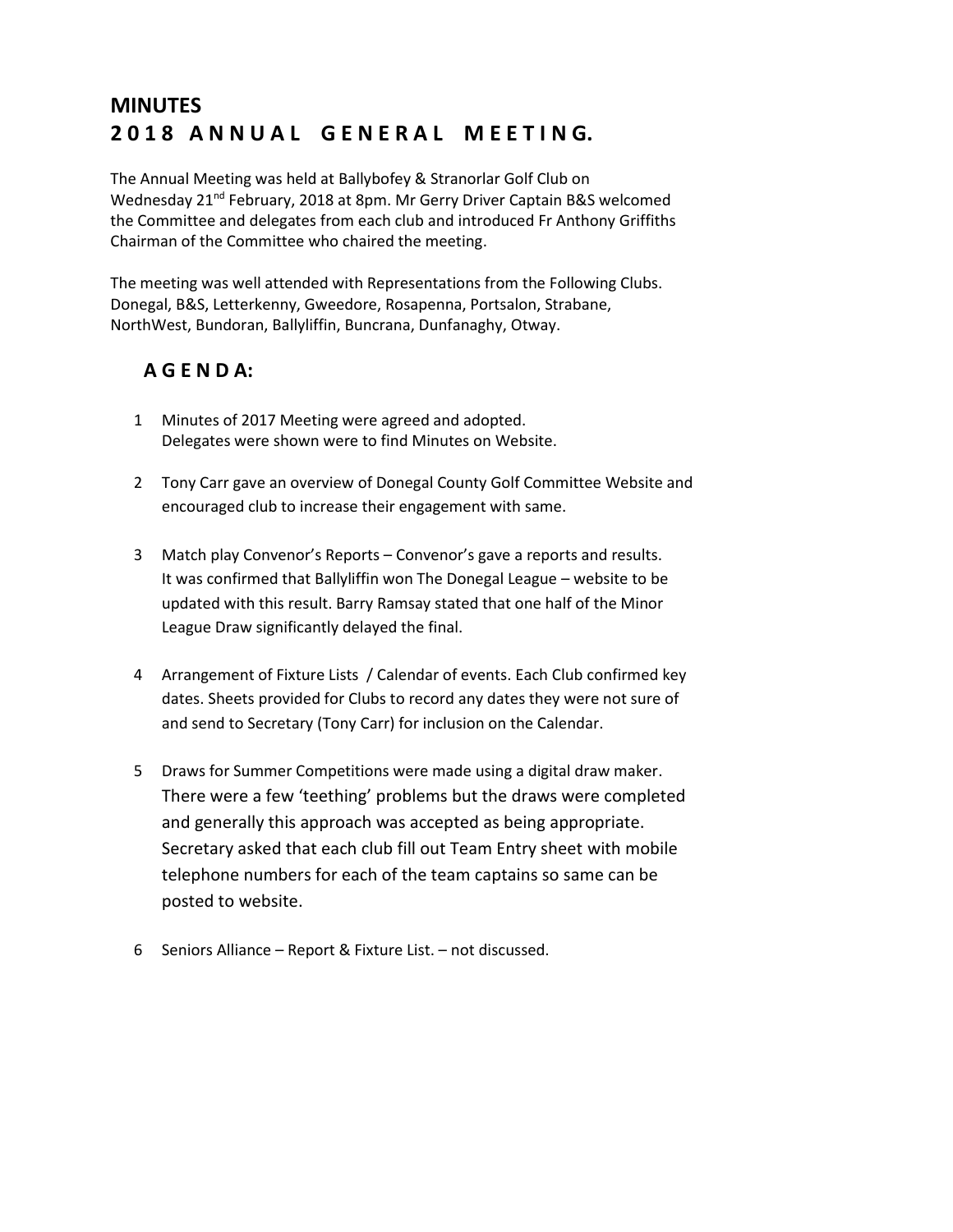# 7. Proposals:

# *a.* **From Committee:**

- This year we propose a Zero Tolerance Policy in relation to meeting the deadline dates for Match-play Competitions.
- In the event of a fixture not being played within the designated date the Convenor will no longer be empowered to grant an extension of Time. The convenor will speak to the Captain of both Clubs and where he sees that the blame clearly rests with one club he will encourage that Club to concede the match.
- If the club are unwilling to concede then the draw will be decided by the 'Toss of a Coin' conducted by the Convenor and witnessed by one other member of the Committee.
- Where there is evidence of a repeating pattern of failure by any one particular club the Committee reserve the right not to accept their entry for a future event.

#### **Reason:**

It has become difficult to get some of the fixtures played. The problem seems to stem from the understandable desire to assemble the Club's very 'best' Team. The Committee feel that this is becoming more prevalent due to the Committee's willingness to allow the Convenor to grant repeated extensions of Time.

# AFTER QUITE A BIT OF DISCUSSION THIS MOTION WAS CARRIED ON THE BASIS OF A ONE YEAR TRIAL.

# **b. From Committee:**

It is proposed to increase each of the Matchplay Entry Fees by €5.00 for each event incrementally over a number of years until the overall annual income to the Committee matches its expenditure.

#### **Reason:**

Since the Committee dropped the fees by €20.00 across the board they have been accruing a deficit each year of €1,200.00 – and while the Committee still has a reserve built up by the previous generation it is recognised that it is not sustainable to sustain an ongoing annual deficits indefinitely.

The Committee also feel that there may be opportunities to extend its brief in the promotion of Golf in Donegal and that it is important to maintain a financial reserve.

#### THIS MOTION WAS CARRIED.

**c. From Committee:**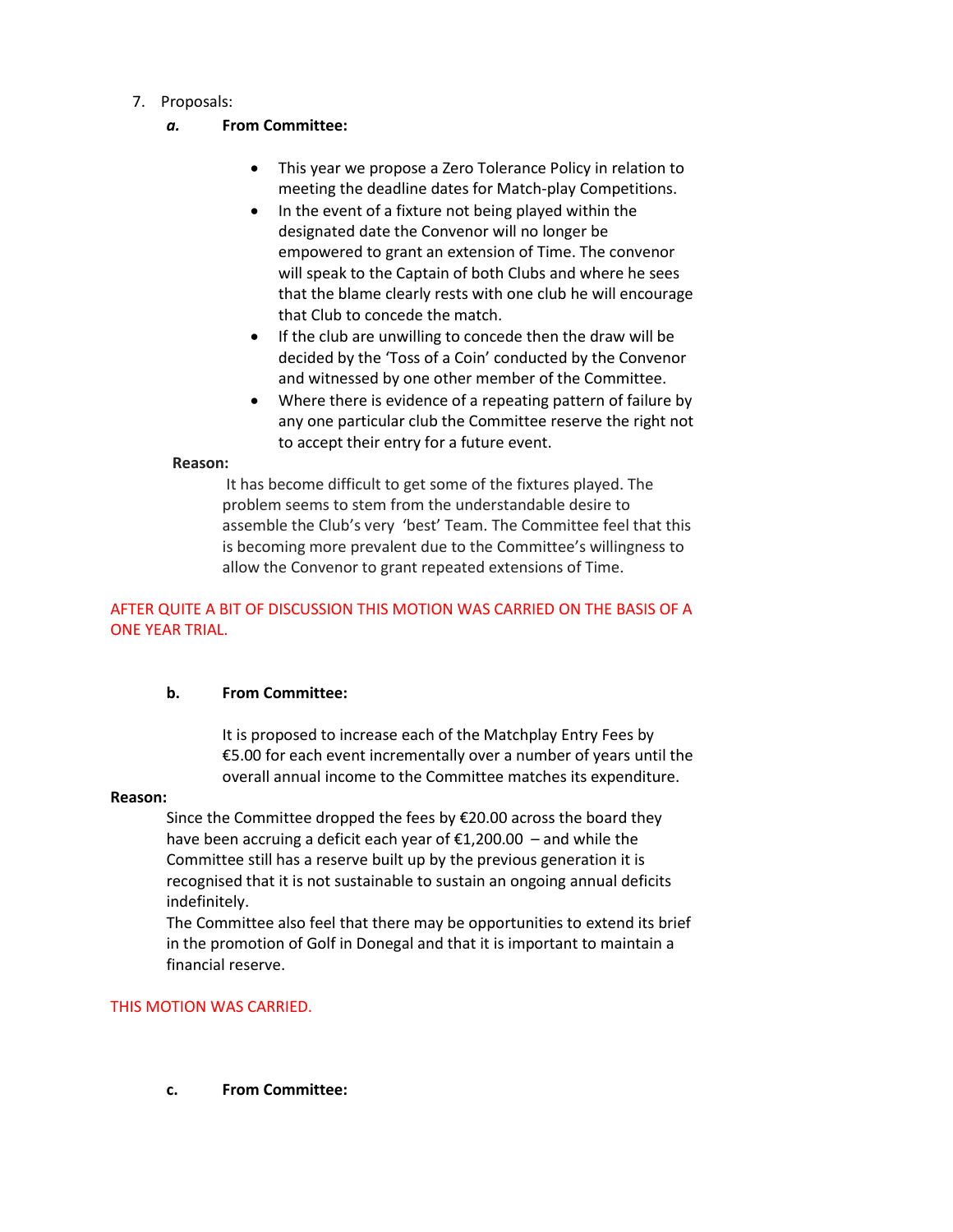Replacement Convenors.

**Donegal Seniors Matchplay:** Mr Peter Dobson, Letterkenny Golf Club. **Minor League:** Mr Donnie McIntyre.

Paddy Carr & Barry Ramsay are retiring as Convenors of the Seniors Match play and Minor League Respectively. We thank Paddy & Barry for their dedication and commitment to these events over a long number of years.

# THIS MOTION WAS CARRIED.

### **d. From Committee:**

We propose adding Edward Harvey & Frank Casey to the Committee. Both have served for quite a few years as Convenors for the Junior Matchplay and Youth Matchplay Events.

#### **Reason:**

Continuity, Age Profile etc.

# THIS MOTION WAS CARRIED.

# **e. From Donegal Golf Club :**

"Donegal Golf Club propose that the eligibility for the Donegal Junior Scratch Matchplay Competition, revert back to the 2016 format. ie. players can be no lower than a handicap of 5.5 (6) on the day of match."

AFTER DISCUSSION AND CONTRIBUTIONS FOR LETTERKENNY AND ROSAPENNA DONEGAL AGREED THAT IF THE HANDICAP RULE AS THEY PROPOSED WAS ACCEPTABLE THEY WOULD BE HAPPY TO SEE THE TEAM INCREASE TO SEVEN MATCHES. THIS AMENDED MOTION WAS CARRIED.

7 GUI Update. Not discussed.

# **8 ANY OTHER BUSINESS.**

Ballyliffin thanked all those clubs who had extended playing rights to the Ballyliffin members during the period of Irish Open.

Gweedore expressed dissatisfaction with the communication of Motions etc. Secretary to review digital point of contact with Gweedore.

Fr Anthony announced that he and Paddy Carr would be retiring from the Committee at the end of 2018. They received a warm and prolonged applause from all in attendance.